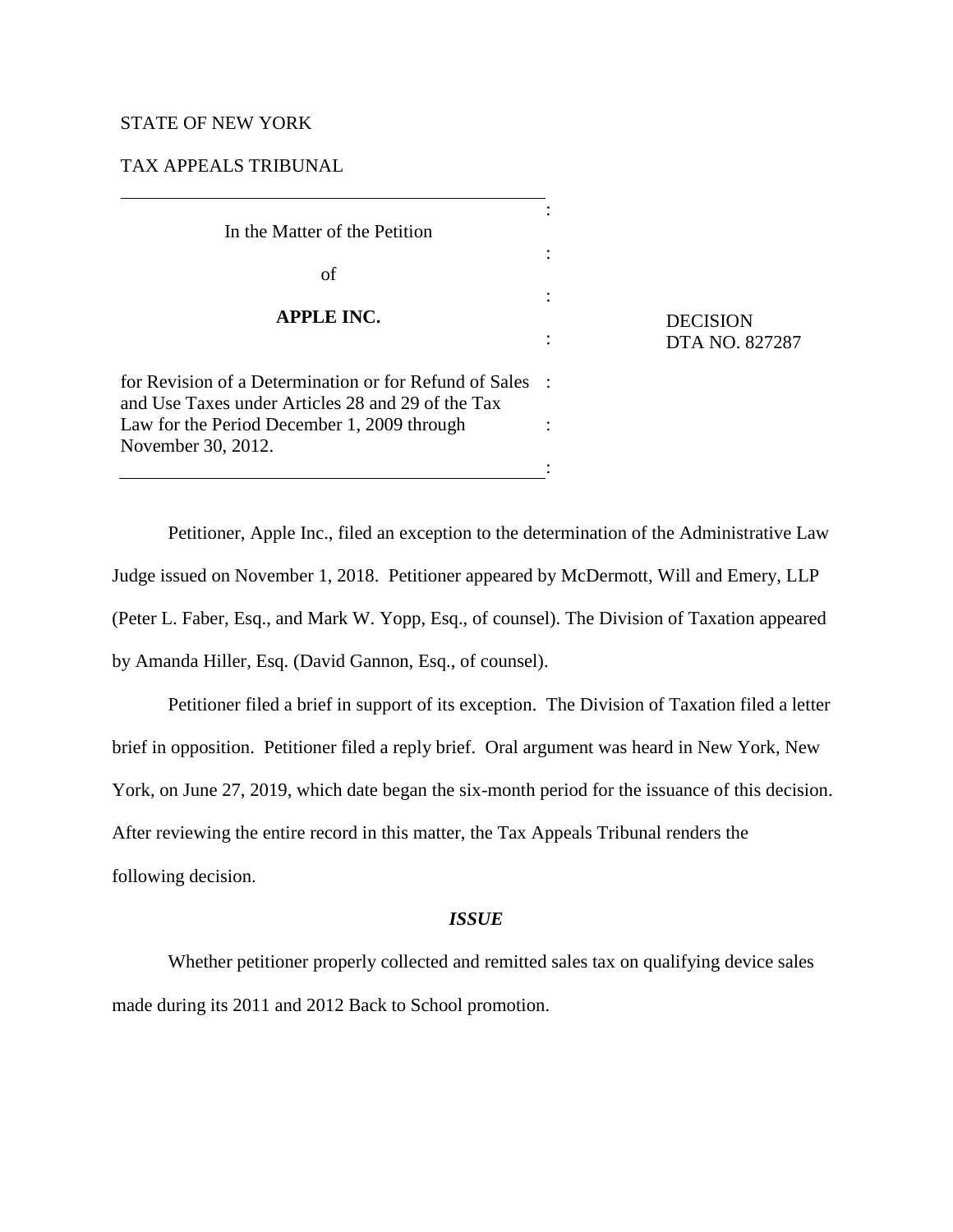## *FINDINGS OF FACT 1*

We find the facts as determined by the Administrative Law Judge, except we have made a new finding of fact 24 and renumbered the subsequent findings of fact. These facts, so modified are set forth below.

1. Petitioner, Apple Inc., is a corporation organized under the laws of California that designs and markets consumer electronics, software and personal computers. Petitioner's electronic device products included mobile communication devices (e.g., iPhones), personal computers (e.g., MacBook, iMac, MacBook Pro, Mac Mini), portable digital music players (i e., iPods), device peripherals and accessories (e.g., computer displays), entertainment platforms devices (e.g., Apple TV), and, beginning in 2010, tablets (e.g., iPads).

2. Petitioner sells its products through a variety of channels, i.e, indirectly, through traditional retailers, and directly to customers via its retail stores and over the internet via its online stores.

3. Petitioner's online stores include the Mac App Store, the iTunes Store, the App Store and the iBookstore (online stores).

4. In addition to electronic devices, petitioner's online stores sell digital content, including computer software, digital music, digital movies, applications for phones and tablets, games and digital books.

5. In August 2012, the Division of Taxation (Division) commenced a sales and use tax audit of petitioner. The audit examined petitioner's sales, expense purchases and capital asset purchases. Petitioner and the Division reached agreement on all but one aspect of the audit. The focus of this proceeding relates to the amount of sales tax charged by petitioner on sales of

l

-2-

<sup>&</sup>lt;sup>1</sup> The parties executed a stipulation of facts in connection with this matter. Such stipulated facts have been substantially incorporated into the findings of fact set forth below.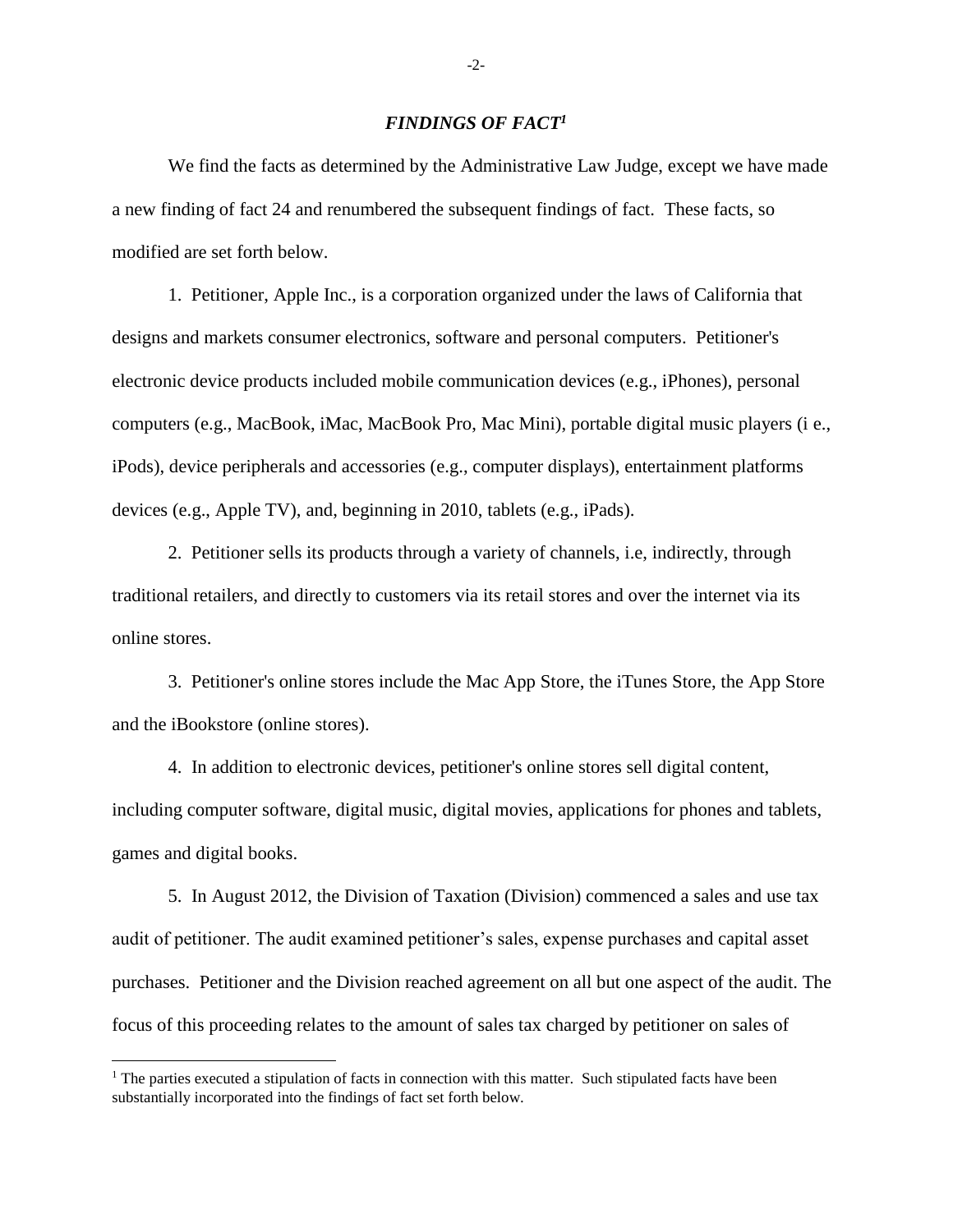electronic devices made during petitioner's 2011 and 2012 Back to School promotion (BTS promotion).

6. In 2011 the Mac App Store was launched. In order to raise awareness of the Mac App

Store, petitioner offered a BTS promotion starting in 2011. The BTS promotion was also offered in 2012.

7. During 2011 and 2012, petitioner published terms and conditions for the BTS

promotion on its website, which was publicly accessible.

8. Under the terms and conditions of the BTS promotion, Qualified Education

Individuals included faculty, staff, students and parents as follows:

"K-12 - Any employee of a public or private K-12 institution in the United States is eligible. In addition, school board members who are currently serving as elected or appointed members are eligible. [Parent-Teacher Association] or [Parent-Teacher Organization] executives currently serving as elected or appointed officers are eligible."

"Higher Education - Faculty and staff of higher education institutions; and students attending, or accepted into a higher education institution are eligible."

"Higher Education Parents - Parents purchasing on behalf of their child, who is a student currently attending or accepted into a public or private higher education institution in the United States, are eligible."

9. Under the terms and conditions of the BTS promotion, "Qualified Education

Individuals" who purchase a qualifying Apple Computer or iPad between [a designated time

frame] "may receive a Back to School Gift Card in the following amounts that can be used at the

Mac App Store, the iTunes Store, the App Store, and the iBookstore."

10. A qualifying product for the BTS promotion included certain qualifying computers and certain qualifying iPads. Qualifying computers and the qualifying iPads are referred to as the "qualifying products."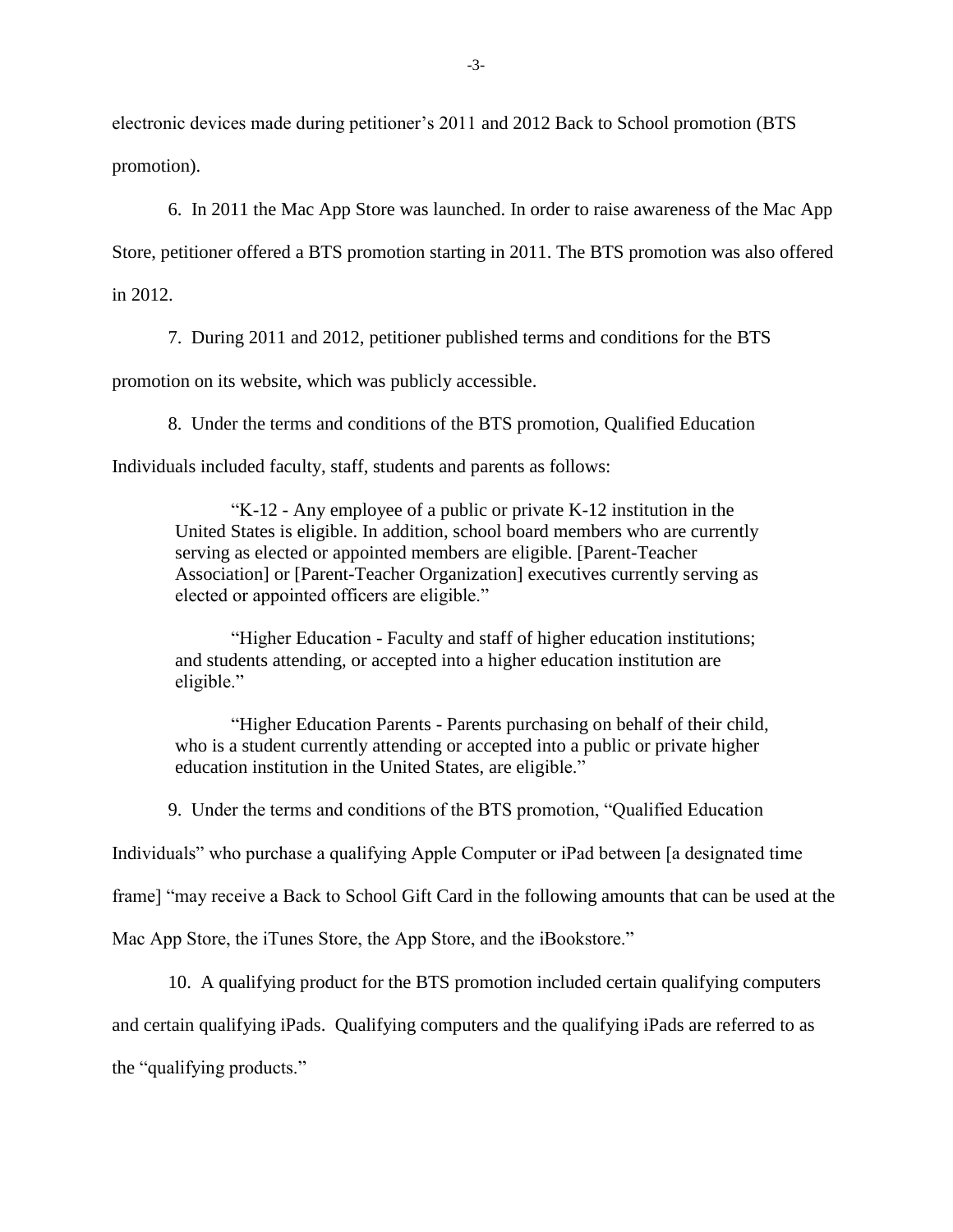11. A gift card was received by the customer in connection with the BTS promotion (BTS card). The BTS card had a value of either \$100.00 or \$50.00, depending on the qualifying product purchased.

12. The 2011 BTS promotion was the first Apple promotion to include a gift card that could be used in an App Store. Aside from the inclusion of the iPad in the 2012 BTS promotion, the 2011 BTS promotion and the 2012 BTS promotion did not have any material differences.

13. A customer that purchased a qualifying product in a BTS promotion could decline the BTS card. If the BTS card was declined, the full price of the product with applicable tax was charged.

14. Per the terms and conditions, if a qualifying product was returned, the BTS card was required to be returned with the qualifying product in order for the customer to receive a full refund. If the BTS card was not returned or had been redeemed, the full value of the BTS card was deducted from the refund of the qualifying product.

15. The disagreed part of the audit resulted from a one-day test period wherein customer invoices from petitioner's retail stores were reviewed, with the subtotal on the invoice being multiplied by the applicable tax rate. This review led to a discrepancy between the amount of tax the Division determined should have been collected and the amount actually collected by petitioner for sales subject to the BTS promotion. Upon inquiring with petitioner, it was explained that tax was computed on the price of the qualifying device less a discount equal to the value of the BTS gift card received by the customer.

16. The Division's audit also examined petitioner's on-line sales made during the BTS promotion. Unlike retail store sales, the Division did not find a discrepancy in the computation of sales tax due on the purchase of qualifying products as part of petitioner's BTS promotion. The

-4-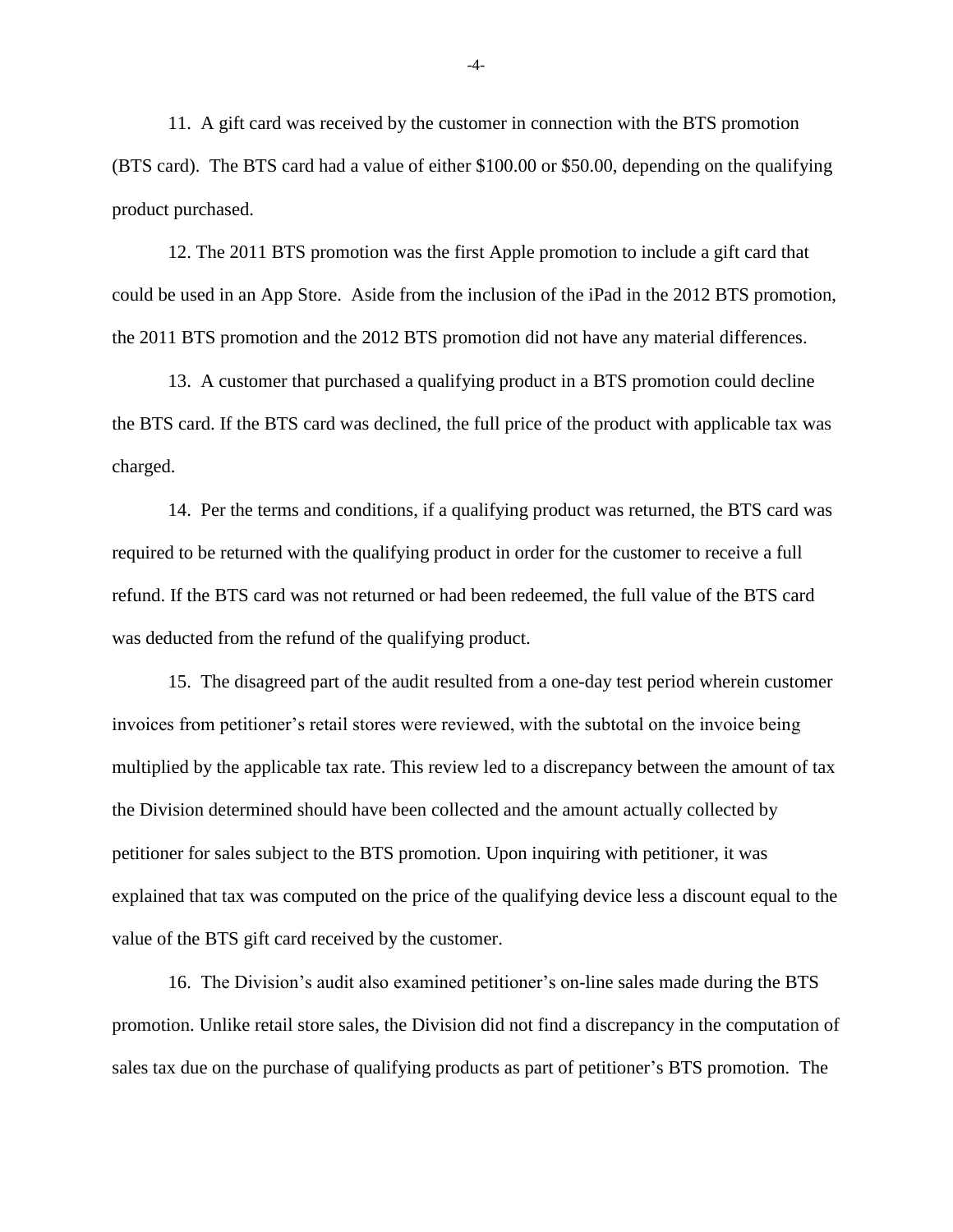Division explored why the issue discovered with retail store sales was not occurring with on-line sales and found an online message board posting of a chat exchange between one of petitioner's employees and a customer. The exchange reflects a customer trying to complete an on-line BTS transaction but having a problem because when the \$100.00 gift card was an item in his shopping cart, petitioner's on-line system was charging him for it. Petitioner's employee advised the customer to remove the gift card from his shopping cart, telling him "[t]hat will set you up with the proper price" and "[o]ur processing department are [sic] manually adding cards to your orders today."

17. Alexis Sapsford was the primary contact for marketing promotions in petitioner's retail stores in 2011 and 2012 and was responsible for implementing the BTS promotion in the retail stores. According to Mr. Sapsford, it took approximately six to seven months to implement and roll out the BTS promotion in retail stores. During this time, Mr. Sapsford and his team tested the feasibility of the offer, drafted the terms and conditions for the BTS promotion, and designed marketing materials for the BTS promotion. Mr. Sapsford also worked with the point of sale (POS) systems team to make sure that petitioner's POS system could support the offer. Petitioner's tax, accounting, and legal teams were required to approve the terms and conditions of the BTS promotion before the BTS promotion was rolled out. Similarly, petitioner's tax and legal teams were required to approve the marketing materials for the BTS promotion before it was released. In addition, the petitioner's POS, tax, accounting, and legal teams reviewed sample invoices for sample BTS promotion transactions before the BTS promotion was rolled out.

18. According to Mr. Sapsford, when the promotion was brought to the POS team to make sure that the POS system could support the offer, the POS team told him that the POS system was unable to discount a gift card and, thus, that the BTS Card could not be processed as

-5-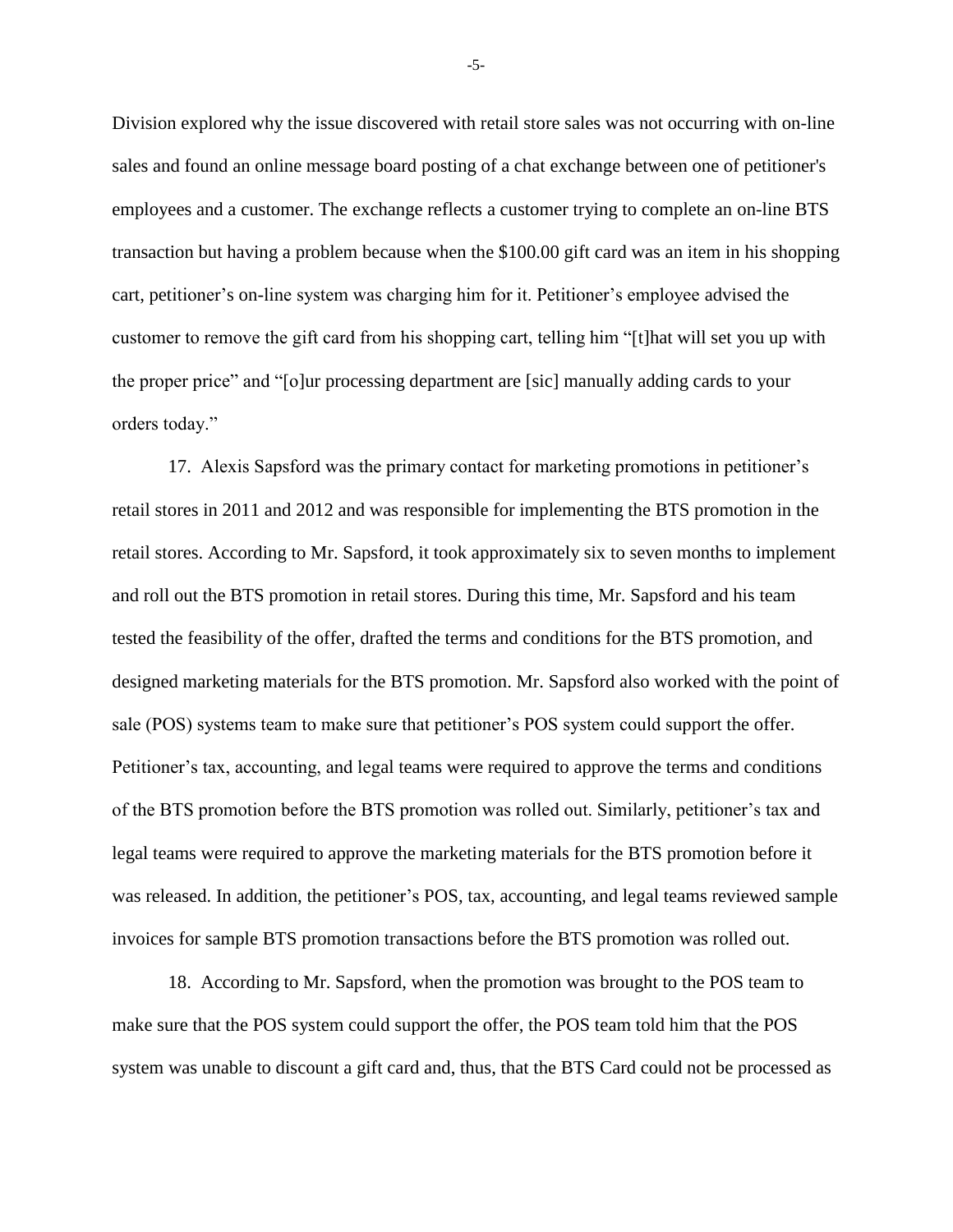free. The only way that the POS system could process the BTS promotion was to discount the price of the qualifying product (the computer or the iPad) and charge the customer for the full value of the BTS card. According to Mr. Sapsford, the BTS promotions were structured such that the BTS card was not free because the POS system could not process the transaction otherwise.

19. Sheila Bayley was the person on petitioner's tax team responsible for reviewing and approving the BTS promotion. Ms. Bayley was Mr. Sapsford's primary contact on the tax team with respect to the BTS promotion. When Mr. Sapsford approached Ms. Bayley about the BTS promotion, she said that the BTS card should not be given to the customer for free because if the BTS card was given to the customer for free petitioner would over-collect sales tax when the BTS card was used to purchase a taxable item and, thus, petitioner could be subject to class action lawsuits for such overcollection. Petitioner has been subject to over-collection suits in the past and overcollection is always a primary concern of the tax team when reviewing promotions.

20. Ms. Bayley also indicated that petitioner did not treat the BTS gift card as current revenue on petitioner's books for accounting purposes but booked the gift card as deferred revenue.

21. Consistent with the terms and conditions, the word "free" was not used in petitioner's advertising. The advertisements consistently state that if the customer buys a qualifying product, he or she will receive a gift card or get a gift card or some variation thereof.

22. One particular advertisement reviewed by the Division states in part:

"Congratulations. Your Mac will come with a \$100 Back to School Gift Card. We'll add your \$100 Back to School Gift Card to your order. You'll see it appear in your cart, but you will not be charged for it at checkout."

23. In a FAQ contained on petitioner's website related to the 2012 promotion the following question and answer were published:

-6-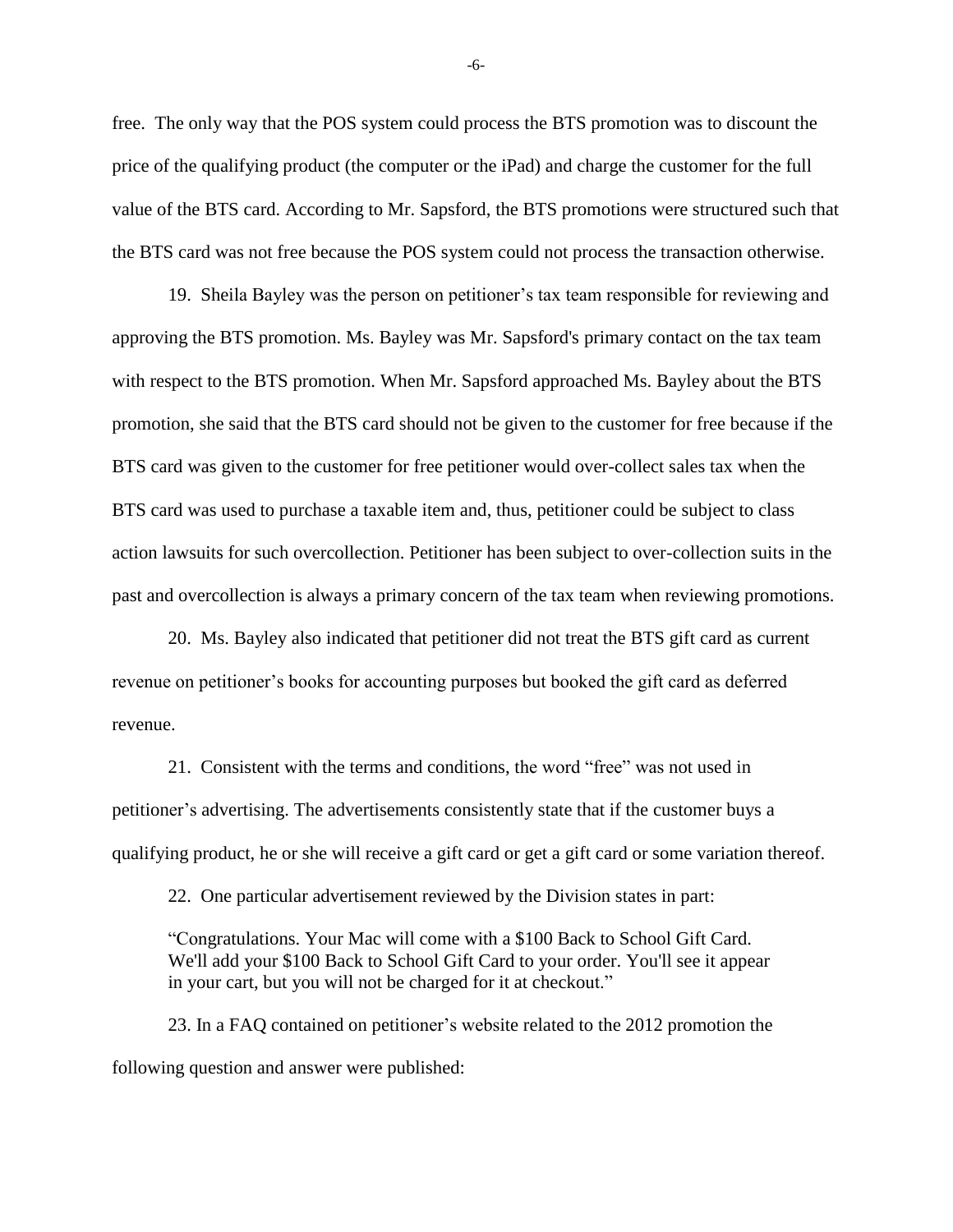"Why was I charged for the free Back to School Gift Card?"

"Your invoice or receipt will also show an equivalent discount amount to cancel out the charge for the card. As a result, your invoice or receipt will amount to the cost of the Mac or iPad only including applicable shipping cost and sales tax.

24. An exhibit consisting of a customer's invoice, submitted as part of the parties' joint stipulation of facts and exhibits, shows the itemized charges for the qualifying device and gift card, among other items, but does not indicate whether the BTS discount was applied against the qualifying device or, in the alternative, the gift card (*see* Ex 6). It is noted that an individual educator discount appears on the same line as the device on the invoice, but the BTS discount is included on the invoice as its own separate item. Another invoice submitted as part of the stipulated exhibits shows similar treatment where the BTS promotional discount and the charges for the gift card and qualifying device are separately itemized (*see* Ex 8).

25. On or about June 2, 2014, the Division issued two statements of proposed audit changes that asserted additional tax and interest. The first was for adjustments that petitioner agreed to that asserted additional tax of \$620,466.22, interest of \$76,542.20, and a credit of \$28,077.37 (agreed proposed audit change). The second statement asserted tax of \$955,197.44 and interest of \$141,744.70 related to the BTS promotion (BTS assessment); this statement was based upon the Division's determination that petitioner had under-collected tax on qualifying device sales made during the BTS promotion.

26. Prior to June 2, 2014, petitioner made a \$1,000,000.00 prepayment of sales tax to the Division.

27. On or after June 2, 2014, the Division applied the prepayment to the agreed proposed audit change and the BTS assessment.

28. On June 26, 2014, the Division issued a notice of determination (notice #

-7-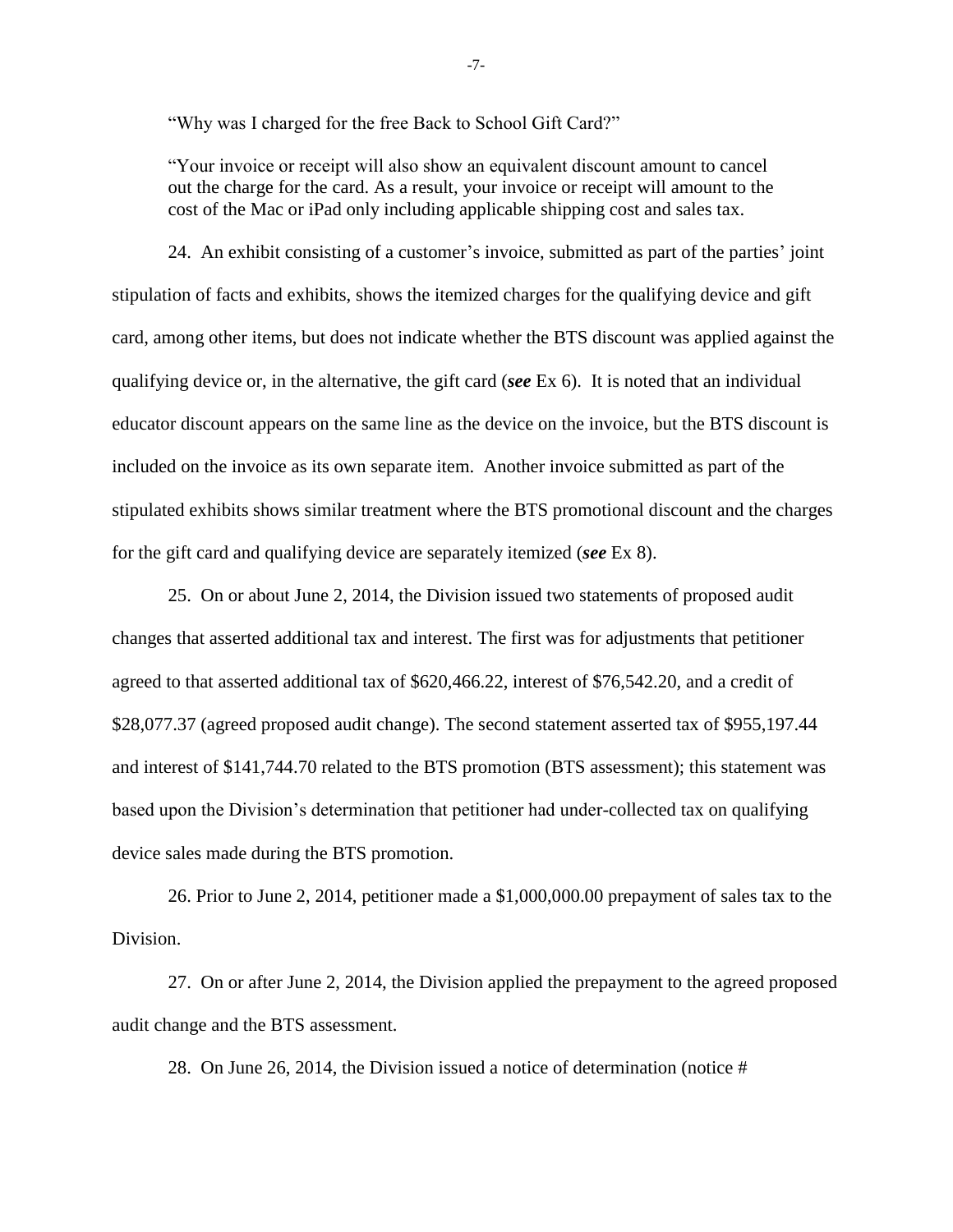L-041615716) to petitioner, for the periods ending August 31, 2011, November 30, 2011, August 31, 2012, and November 30, 2012 (notice). The notice reflects a balance due of \$731,882.84, consisting of tax of \$995,197.44, interest of \$144,296.55 and credit for payments of \$407,611.15.

29. On or about March 27, 2014, petitioner made a second payment to the Division for \$805,873.19 which was applied to the balances of the agreed proposed audit change and the BTS assessment. Both the agreed proposed audit change and the BTS assessment have been paid in full.

#### *THE DETERMINATION OF THE ADMINISTRATIVE LAW JUDGE*

The Administrative Law Judge began his determination by citing to the sections of the Tax Law that describe how the sales tax is imposed on the receipts from every retail sale of tangible personal property, except as otherwise provided. The Tax Law sets forth a presumption of taxability of all receipts for tangible personal property and places the burden of establishing the contrary on the vendor or its customer. According to the Administrative Law Judge, the regulations set forth that when a discount is provided through a store-issued coupon, and the store is not reimbursed by a third party, the amount of such discount is not included in taxable receipts. Similarly, sales tax is not imposed on the sale or transfer of a gift card to a customer, but rather sales tax is imposed when the gift card is redeemed by the customer for items subject to sales tax.

The Administrative Law Judge then restated the issue presented as whether the BTS promotion required the purchaser to purchase a gift card to receive a discount equal to the value of the gift card to be applied to the qualified device or whether the BTS promotion required the purchase of a qualified device in order to receive a gift card for free. The Administrative Law

-8-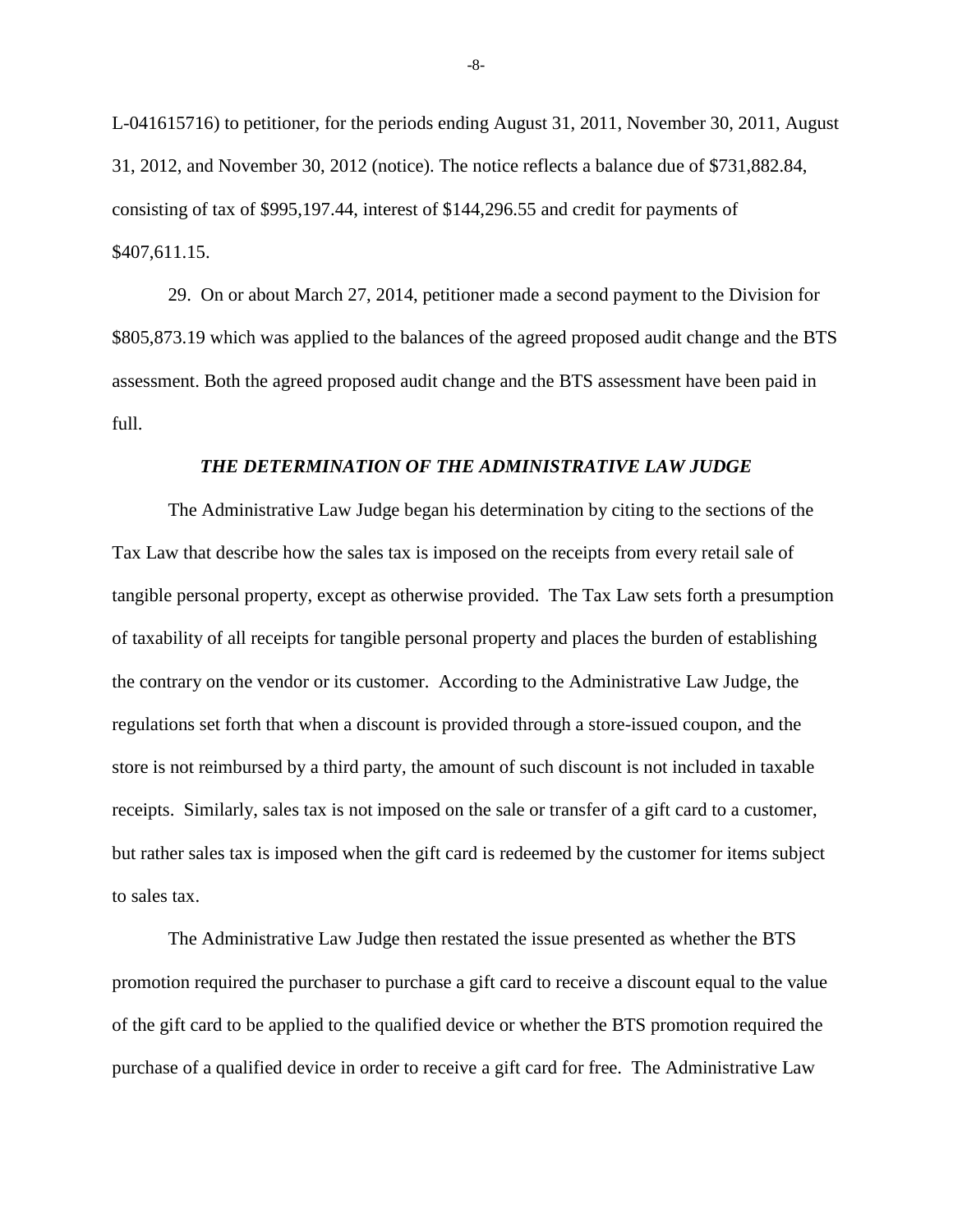Judge explained that, under the Tax Law, the sales tax implications of these scenarios would differ. If the customer purchased the BTS promotional gift card at its face value together with a discounted qualifying device, sales tax would only be imposed on the discounted purchase price of the qualifying device. However, if the BTS promotional gift card was given away for free with the purchase of a qualifying device at full price, then sales tax would be imposed on the full price of the qualifying device.

According to the Administrative Law Judge, resolving the issue turns on the terms and conditions of the BTS promotion and the surrounding facts and circumstances. The Administrative Law Judge concluded that the BTS promotion's terms and conditions indicated that a purchase of a qualifying device was required to receive the BTS gift card for free. According to the Administrative Law Judge, such a conclusion was indicated by the promotion's terms and conditions and description in advertisements. Furthermore, according to the Administrative Law Judge, petitioner's argument that the BTS promotion included the purchase of the gift card was belied by petitioner's different treatment of in-store purchases versus online purchases.

The Administrative Law Judge also addressed petitioner's argument that imposition of sales tax on the full purchase price of the qualifying device would result in double taxation insofar as sales tax would be imposed on the full price of the device and when the BTS promotion gift card is redeemed. However, the Administrative Law Judge dismissed this argument by pointing out that the purchase of the qualifying device and the redemption of the BTS promotion gift card are in fact two separate transactions. Because the BTS promotion gift card was something of value, it qualified as a receipt under the Tax Law, according to the Administrative Law Judge.

-9-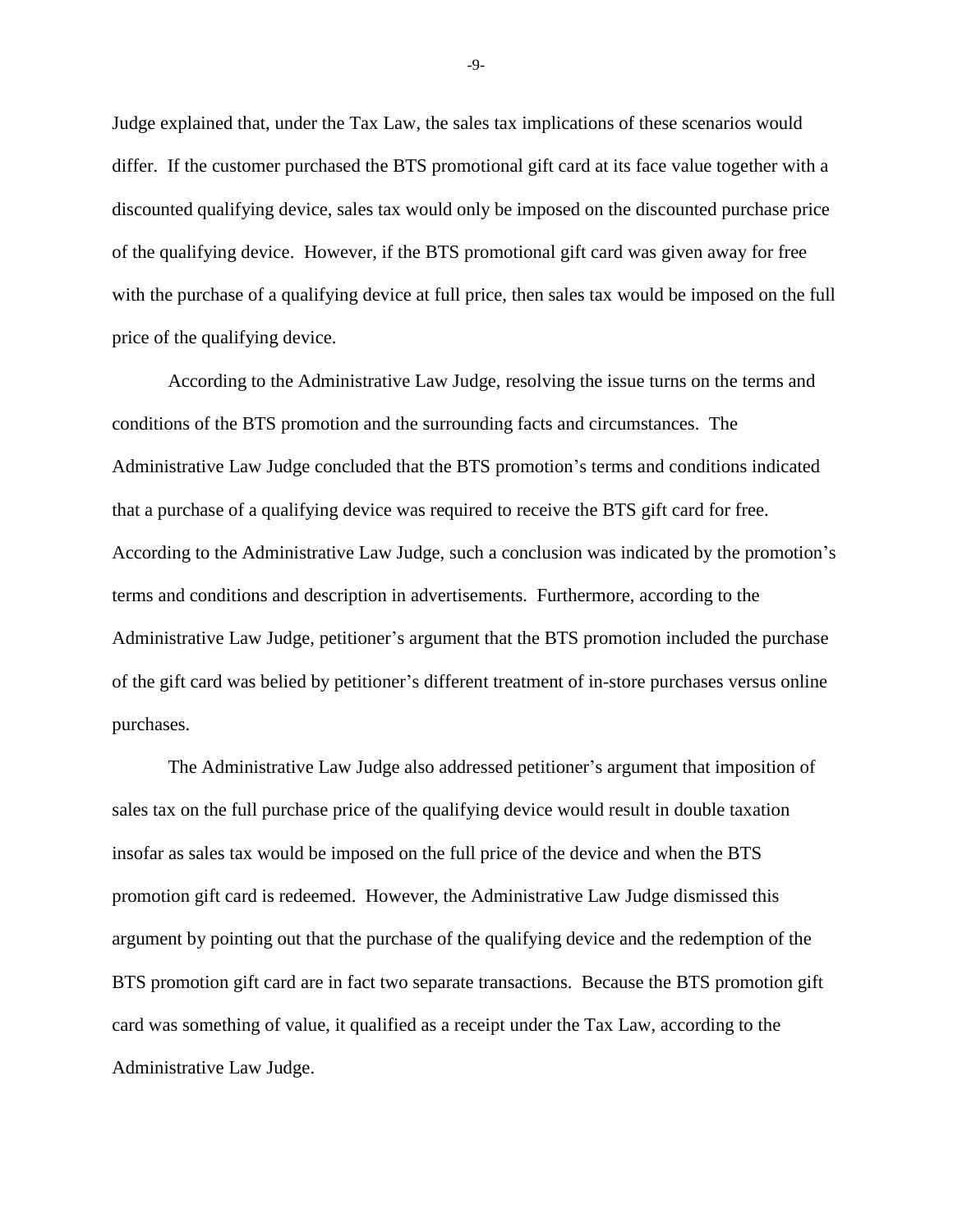The Administrative Law Judge denied the petition and sustained the notice of determination.

#### *ARGUMENTS ON EXCEPTION*

Petitioner argues that the Administrative Law Judge erred in concluding that the BTS promotion was premised on the full retail price of a qualifying device and a free gift card. In support of its argument that the gift card was purchased rather than given away, petitioner points to the return policy for the BTS promotion, which required contemporaneous return of the unused gift card, otherwise only the discounted price of the qualifying device would be refunded. Petitioner argues that imposing sales tax on the full value of the qualifying device and gift card would result in impermissible double taxation, and thus the transactions at issue must be interpreted as not giving away the BTS promotion gift card for free, but rather sold at face value to the customer and not subject to sales tax until redemption. Furthermore, petitioner claims that the Division's technical memoranda and advisory opinions support petitioner's contention that the gift cards at issue here are not subject to tax.

The Division urges this Tribunal to affirm the determination of the Administrative Law Judge. It argues that the terms and conditions of the BTS promotional offer plainly show that the qualifying device was sold at full price and accompanied by a free gift card. The Division describes the BTS promotion refund policy where the gift card has been redeemed as supporting this view of the transaction. The Division also points to petitioner's advertising of the BTS promotion as evidence that petitioner's customers would receive a free gift card with the purchase of a qualifying device. Furthermore, the Division found that petitioner's treatment of the BTS promotion correctly applied sales tax to its online sales, which was at odds with its instore treatment of identical transactions.

-10-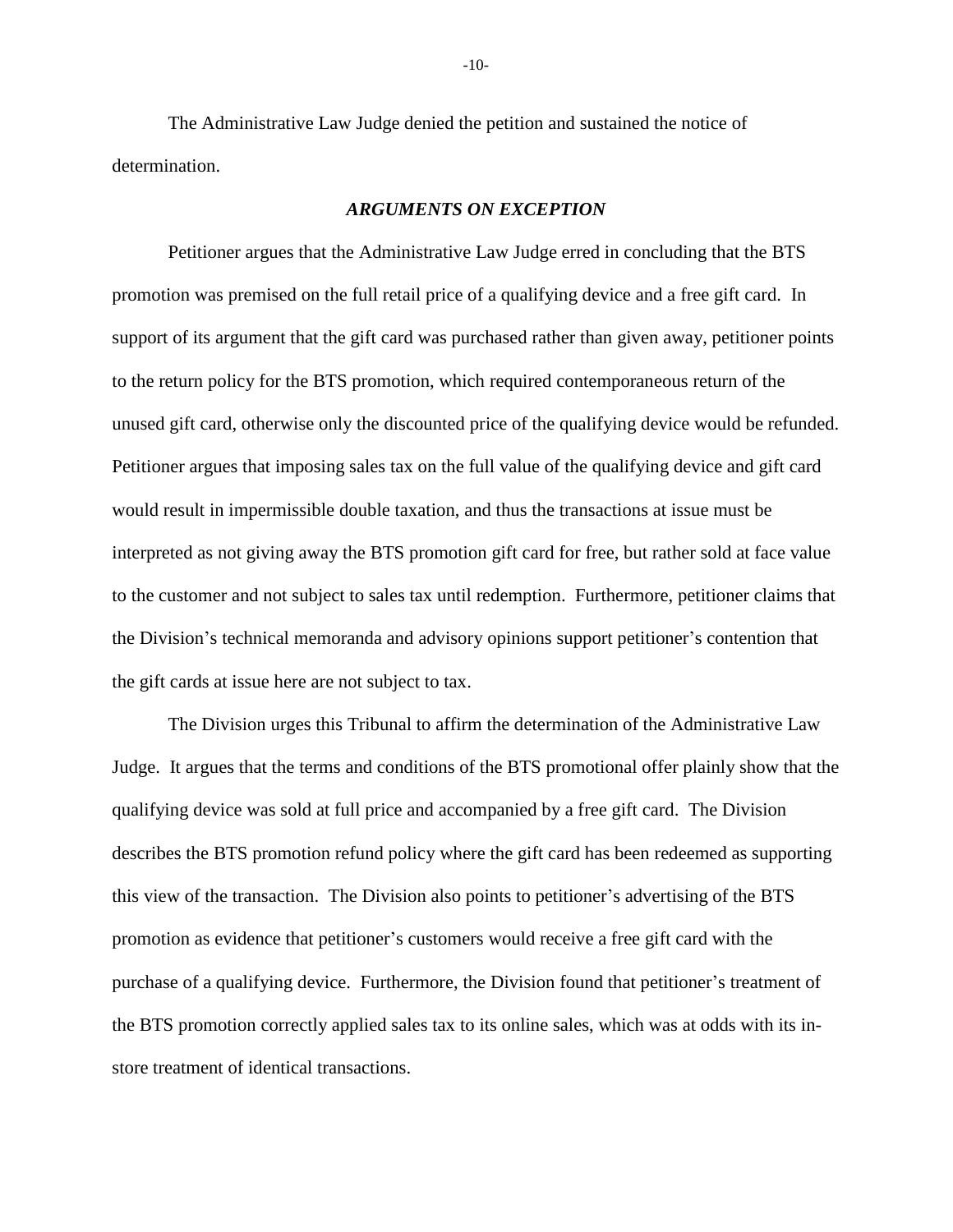#### *OPINION*

We begin with section 1105 of the Tax Law, which provides for the imposition of sales tax on the receipts from every retail sale of tangible personal property, except as otherwise provided. "Receipts" are defined under the Division's regulations as ". . . the amount of the sale price of any property and the charge for any service taxable under articles 28 and 29 of the Tax Law, valued in money, whether received in money or otherwise" (20 NYCRR 526.5 [a]). A presumption that tangible personal property is subject to sales tax is set forth in Tax Law § 1132 (c) (1) and the burden of proving the contrary is borne by the vendor or its customer (20 NYCRR 532.4 [a] [1]; [b] [1]). In addition, the amount of a discount of a store-issued coupon, where the store is not reimbursed by a third party, is not included in taxable receipts (20 NYCRR 526.5 [c] [3]). According to guidance issued by the Division, gift cards are not subject to sales tax at the time of transfer; instead, sales tax is imposed when the gift card is exchanged, in whole or part, for an item subject to sales tax (*see* NY St Tax Bulletin TB-ST-806).

We agree with the Administrative Law Judge that the question here is whether the BTS promotion required the purchase of a gift card with a discounted qualifying device or whether such gift card was given to the customer with the purchase of a qualifying device at full price. In order to prevail on its argument, petitioner bears the burden of establishing that the gift card that is the subject of the BTS promotion was purchased at the same time as the qualifying device (Tax Law § 1132 [c]; 20 NYCRR 532.4 [b]). Petitioner can show this by demonstrating that the terms and conditions of the BTS promotion and the surrounding facts are congruent with such treatment.

We concur with the Administrative Law Judge that petitioner has not borne its burden of establishing that the gift card was purchased and thus should be excluded from the value of the

-11-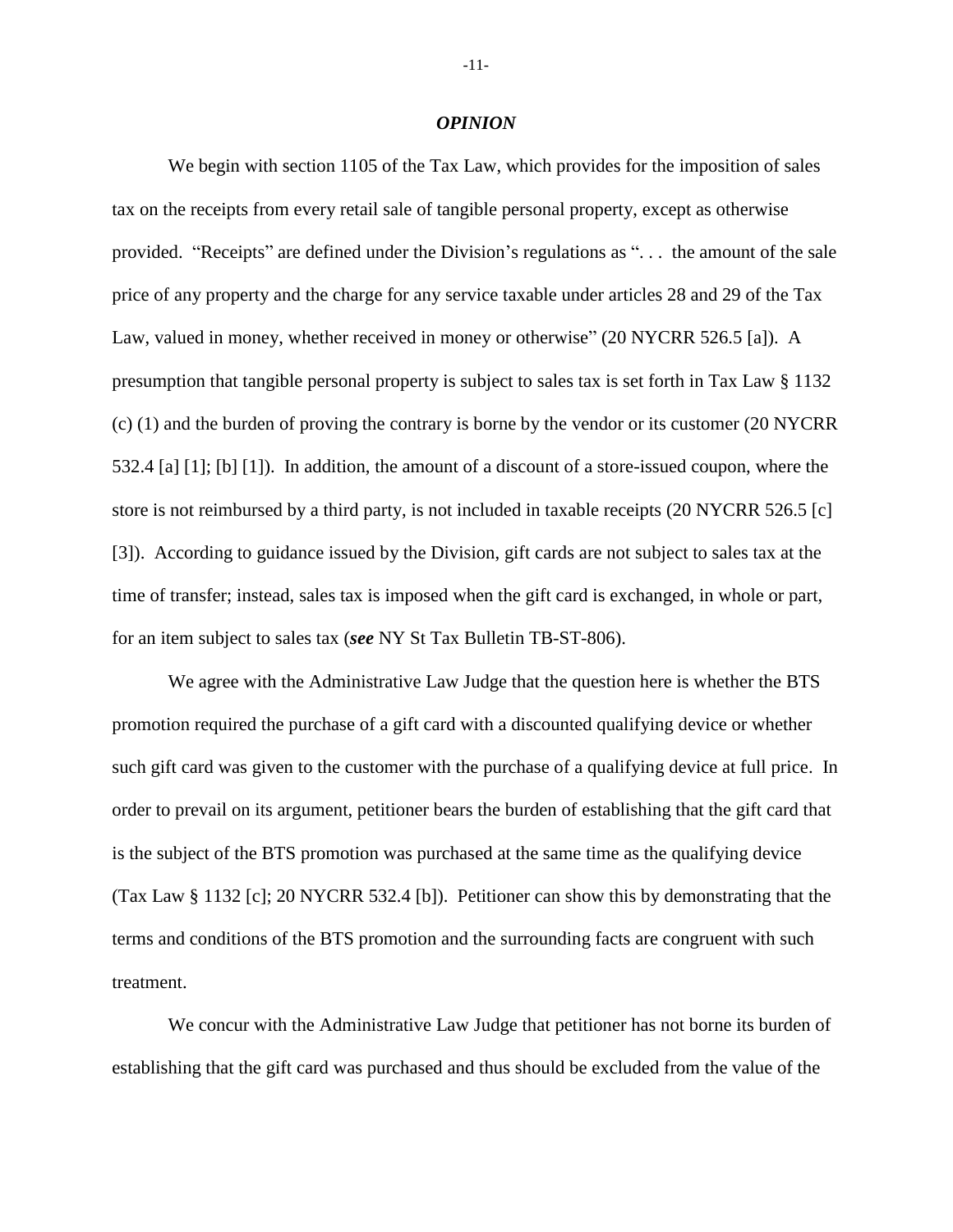receipt. While it is true that the marketing materials in the record do not use the word "free" with respect to the BTS promotion gift card, the language used in the BTS promotion's terms and conditions, advertisements, sample invoices and online FAQ strongly implies that receiving a gift card is the direct consequence of purchasing a qualifying device and otherwise complying with the terms of the promotion. Particularly telling is the fact that if a customer declined the gift card as a part of the BTS promotion, the full price of the qualifying device with applicable tax would have been charged. Such treatment was also reflected on the sample invoices that petitioner offered at hearing, which indicated that the gift card could not be returned separately. Ultimately, the invoices did not clearly indicate whether the BTS promotional discount was applied against the qualifying device or against the gift card. Other examples, such as the explanation in petitioner's FAQ that an "equivalent discount amount to cancel out the charge for the [gift] card" would appear on the invoice or receipt so that the total invoice amount "will amount to the cost of the Mac or iPad only," support the Administrative Law Judge's conclusion that the gift card was free.

We recognize the fact that petitioner's treatment of the revenue from the gift cards for accounting purposes as deferred revenue supports its position. However, when considering the totality of evidence in this case, we conclude that petitioner has not borne its burden of proof by clear and convincing evidence that the BTS promotional gift card was not included gratis with the purchase of a qualifying device.

In regard to petitioner's argument that its return policy supports a conclusion that the gift card was purchased, we find the argument circular in nature insofar as it is premised upon the ultimate conclusion petitioner seeks, namely, that the discount is applied to the qualifying device

-12-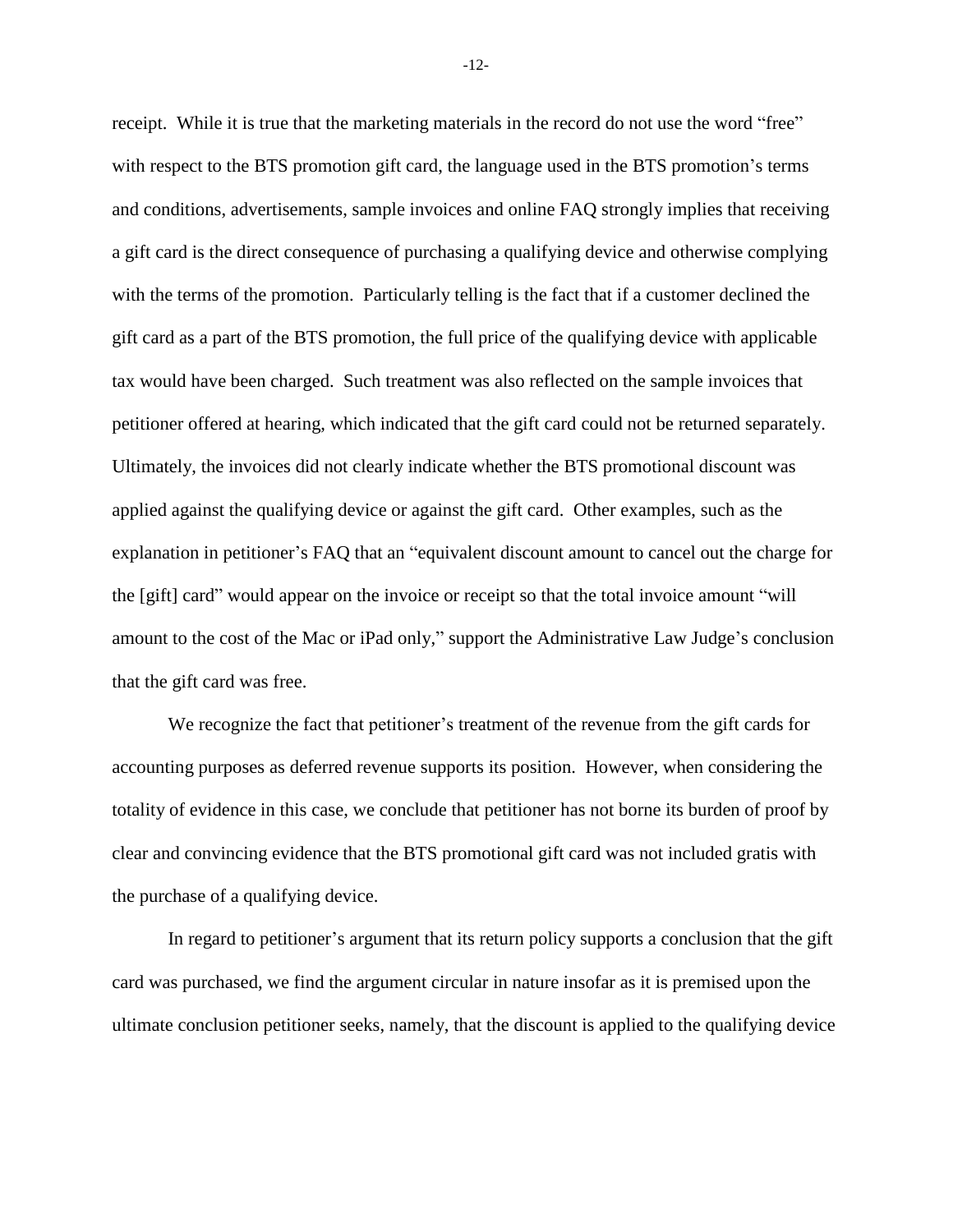at the time of the transaction. We do not find that petitioner has proven that the BTS promotion's discount was applied to the qualifying device rather than the gift card.

Petitioner also asserts that even if it were unclear whether the gift card that was the subject of the BTS promotion was free or purchased, the presumption against double taxation must result in a conclusion that the gift cards were not free to petitioner's customers. However, this is only because petitioner attempts to collapse the sale of the qualifying device under the BTS promotion with the eventual redemption of the gift card into a single transaction. The future redemption of the gift card and whether such redemption is subject to sales tax is not at issue in this proceeding.

In any case, under either the Division's or petitioner's characterization of the transaction, no sales tax was paid on the gift card at the time of its issuance, therefore the gift card cannot be subject to double taxation at its redemption. Petitioner's own characterization of the BTS promotion and the eventual redemption of the gift card belies its argument of the risk of double taxation (*see* petitioner's Ex 17). Under petitioner's hypothetical scenario, which it claims matches the transactions here at issue, a qualifying device is offered for \$1000.00 together with a gift card for \$100.00. The device is discounted by \$100.00, resulting in \$900.00 in taxable sales and \$100.00 in non-taxable sales. In contrast, if the same device were offered without a discount but the gift card was discounted, the result would be \$1000.00 in taxable sales. Ultimately, it is important to note that sales tax is not imposed at the acquisition of the gift card under either scenario, but only at its redemption for taxable goods or services in a separate, future transaction.

Accordingly, it is ORDERED, ADJUDGED and DECREED that:

1. The exception of Apple Inc. is denied;

2. The determination of the Administrative Law Judge is affirmed;

-13-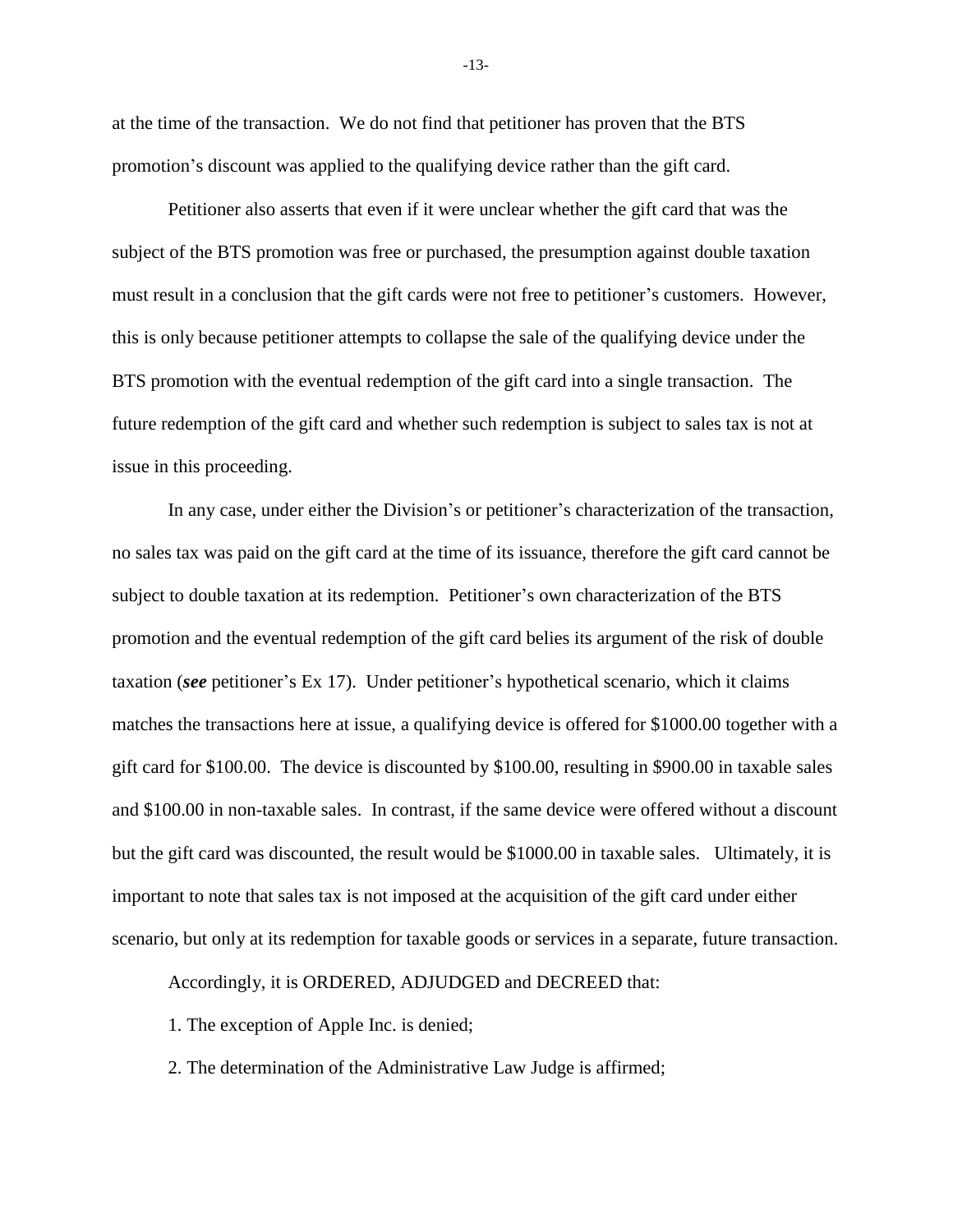- 3. The petition of Apple Inc. is denied; and
- 4. The notice of determination dated June 26, 2014, is sustained.